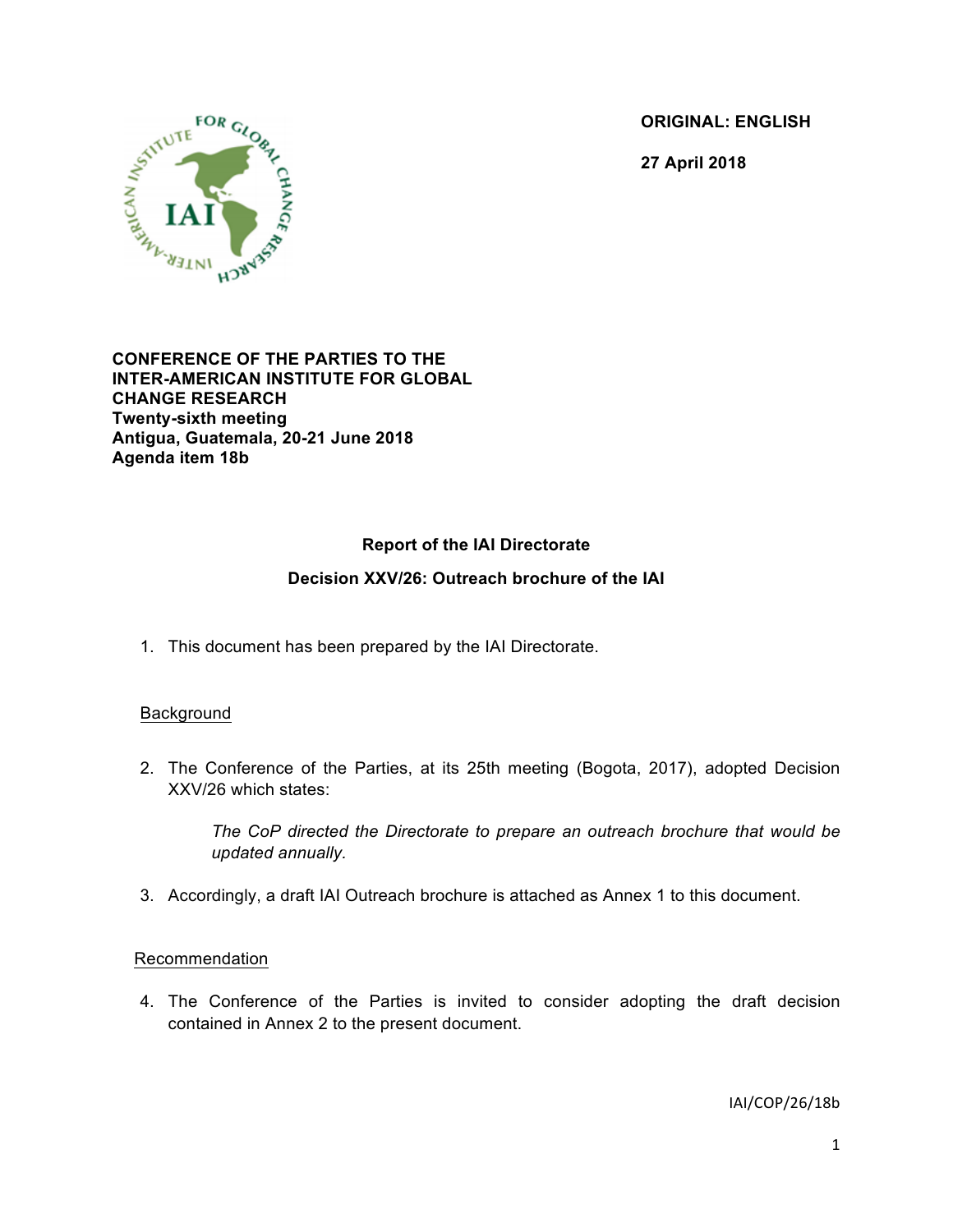#### **Annex 1 - Bi-fold outreach brochure mockup (printed on recycled paper only)**

**Cover Images**: flags of Parties, dynamic images that show "*research in action*", e.g., scientists (from young to senior) on land, water, labs, in policy context such as the IAI name plate at a UN plenary. **Logos:** IAI logo, SDG wheel. **Social Media logos**: Facebook, Twitter, Instagram, YouTube.

#### **Cover**

How do global changes impact our lives and future? How resilient are our communities to global changes? How can we make informed, science-based decisions towards a more sustainable future?

#### **Page 1**

**Global change** *refers to climate change and other environmental changes such as land use change, alteration of the water and geochemical cycles, biodiversity loss and other problems affecting the human well-being and economies of countries in the Americas.*

#### **The IAI at-a-glance**

- A regional intergovernmental organization supported by 19 Parties in the Americas
- Provides policy makers and civil society with needed scientific information for well-informed action and decisions
- Engages scientists from across the Americas in collaborative, multinational, multidisciplinary research
- The IAI is recognized for the excellence of the global change science it supports 510 institutions, 477 scientists involved in research programs Since 2006:
	- 2,000 young scientists and professionals trained
	- 33 million US dollars in funds invested in cutting-edge scientific projects
	- 5.3 million US dollars in scholarships as part of scientific networks to support young scientists in Latin America

#### **Page 2**

**Vision**: The IAI funds regional multinational, transdisciplinary research networks to provide regional leaders with information for more effective national, regional policy-making. Scientific information presented to policy makers in the Americas assists in the formulation of policies to meet urgent challenges posed by the impacts of global change.

**Areas of work**: Interdisciplinary research co-design, professional development seminars, proposal writing training, global change education, capacity building, science communication and decision support.

**Mission**: Develop the capacity of understanding the integrated impact of past, present and future global change on regional environments in the Americas, and promote collaborative, well-informed actions at all levels.

**Regional research**: The IAI supports a wide array of global-change research projects and capacitybuilding initiatives including: the role of ecosystem services in land-use planning, emerging diseases and human health crises, ocean food chains and long-term sustainability of fisheries, biofuels, biodiversity, reforestation and forest conservation, impacts of drought and flooding, and impacts to rural communities and megacities.

**Core Values**: Scientific excellence, international collaboration and full and open exchange of scientific information.

IAI/COP/26/18b